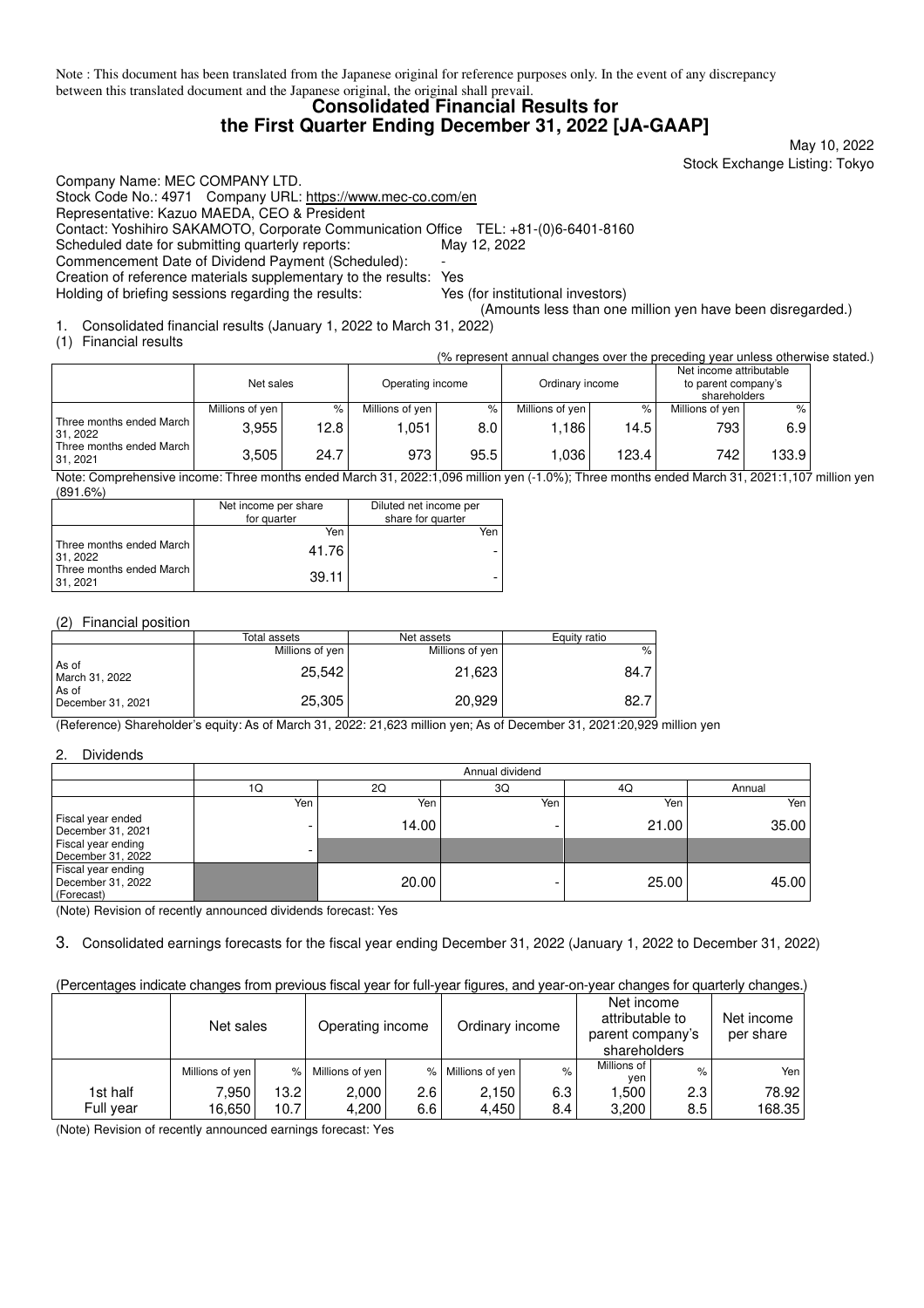#### \*Notes

- (1) Changes in important subsidiaries during this quarter (changes to specified subsidiaries accompanying changes in the scope of consolidation): None
- (2) Application of concise accounting procedures or particular accounting procedures in the creation of consolidated financial statements during this quarter: Yes Note: For details, please see "Application of accounting procedures specified to create consolidated financial statements for quarter" on page 8 of the attached materials.
- (3) Changes of principles, procedures, presentation methods, etc., in accounting procedures
	- 1) Changes that accompany amendment of accounting standards, etc.: Yes
		- 2) Changes other than those of (1): None
	- 3) Expected changes to accounting standards: None
	- 4) Restatements: None
- (4) Number of shares outstanding (Common stock)
	- 1) Number of shares outstanding (including treasury stock) issued as of:
	-
	- 3) Average number of shares during the period:

|    | Number of shares outstanding<br>(including treasury stock) issued<br>as of: | As of March 31, 2022                 | : 20,071,093 shares $\begin{array}{c} \n\text{As} \\ \n\text{2021} \n\end{array}$ December 31, 2 |                                      | 20,071,093 shares |
|----|-----------------------------------------------------------------------------|--------------------------------------|--------------------------------------------------------------------------------------------------|--------------------------------------|-------------------|
| 2) | Number of shares of treasury<br>stock:                                      | As of March 31, 2022                 | 1,067,143 shares                                                                                 | As of December 31.<br>2021           | 1.067,143 shares  |
| 3) | Average number of shares during<br>the period:                              | Three months ended<br>March 31, 2022 | 19,003,950 shares                                                                                | Three months ended<br>March 31, 2021 | 18,977,752 shares |

- \* Quarterly financial results are not covered by the quarterly review
- \* Explanation of appropriate use of earnings forecasts. Other points of note.
	- The business forecasts and such like stated in this material are based on the information currently available to the Company and certain assumptions that are judged to be rational. Actual results may vary significantly from the forecasts due to various factors. For details of the earnings forecasts, refer to "Analysis of forward-looking information, such as the consolidated earnings forecast" on page 3 of the attachment.
	- We are planning to hold financial results briefing for institutional investors and analysts on Tuesday, May 10,2022. Materials of financial results briefings are posted on our website.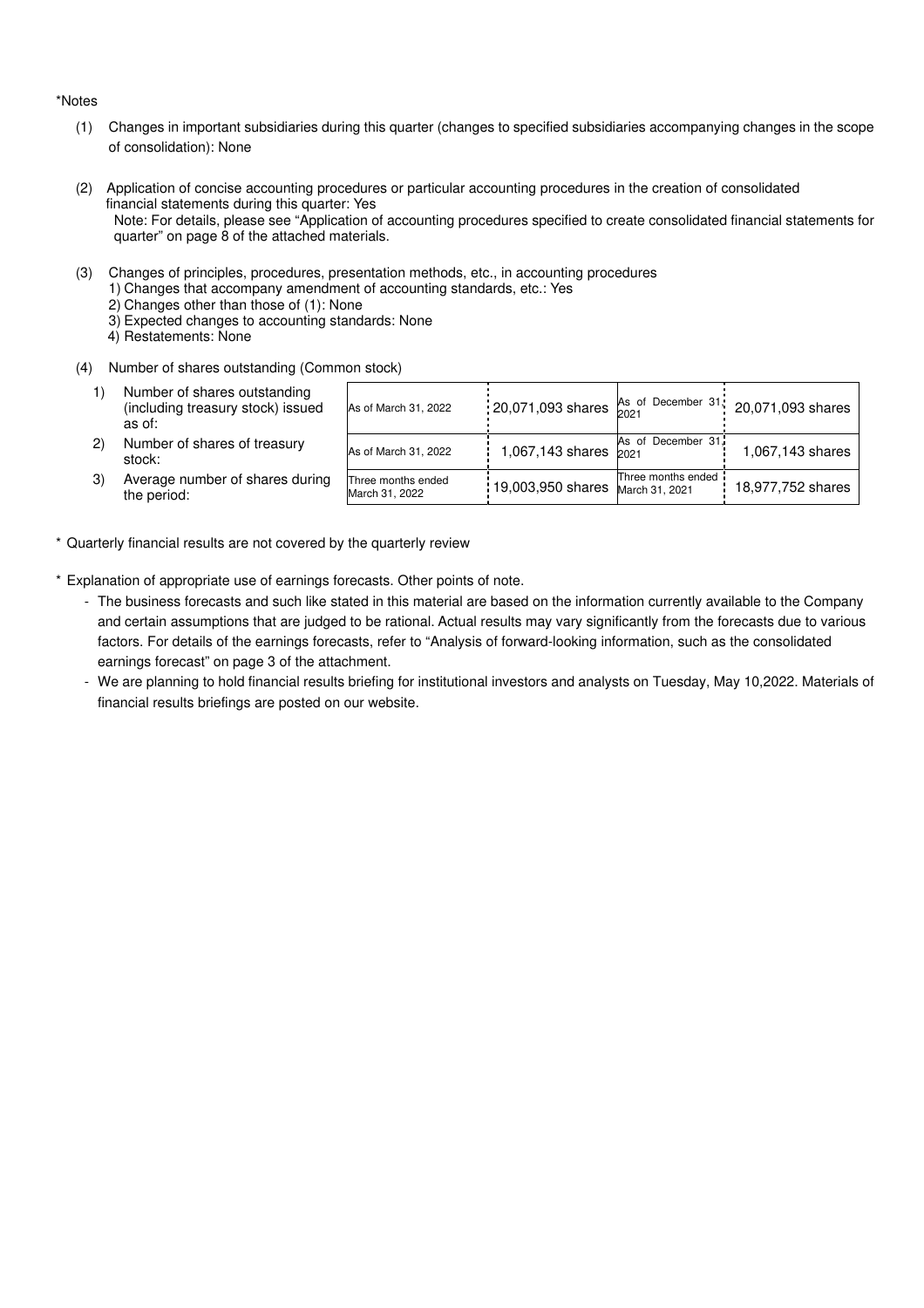# ○ Table of Contents for Attached Material

| 2. |                                                                                                                                                                                                                                                                                             |
|----|---------------------------------------------------------------------------------------------------------------------------------------------------------------------------------------------------------------------------------------------------------------------------------------------|
|    | (1) Balance sheet $\cdots$ and $\cdots$ and $\cdots$ and $\cdots$ and $\cdots$ and $\cdots$ and $\cdots$ and $\cdots$ and $\cdots$ and $\cdots$ and $\cdots$ and $\cdots$ and $\cdots$ and $\cdots$ and $\cdots$ and $\cdots$ and $\cdots$ and $\cdots$ and $\cdots$ and $\cdots$ and $\cd$ |
|    |                                                                                                                                                                                                                                                                                             |
|    | Consolidated quarterly statements of income                                                                                                                                                                                                                                                 |
|    |                                                                                                                                                                                                                                                                                             |
|    | Comprehensive income                                                                                                                                                                                                                                                                        |
|    |                                                                                                                                                                                                                                                                                             |
|    |                                                                                                                                                                                                                                                                                             |
|    |                                                                                                                                                                                                                                                                                             |
|    |                                                                                                                                                                                                                                                                                             |
|    | (Application of accounting procedures specified to create consolidated financial statements for quarter)  8                                                                                                                                                                                 |
|    |                                                                                                                                                                                                                                                                                             |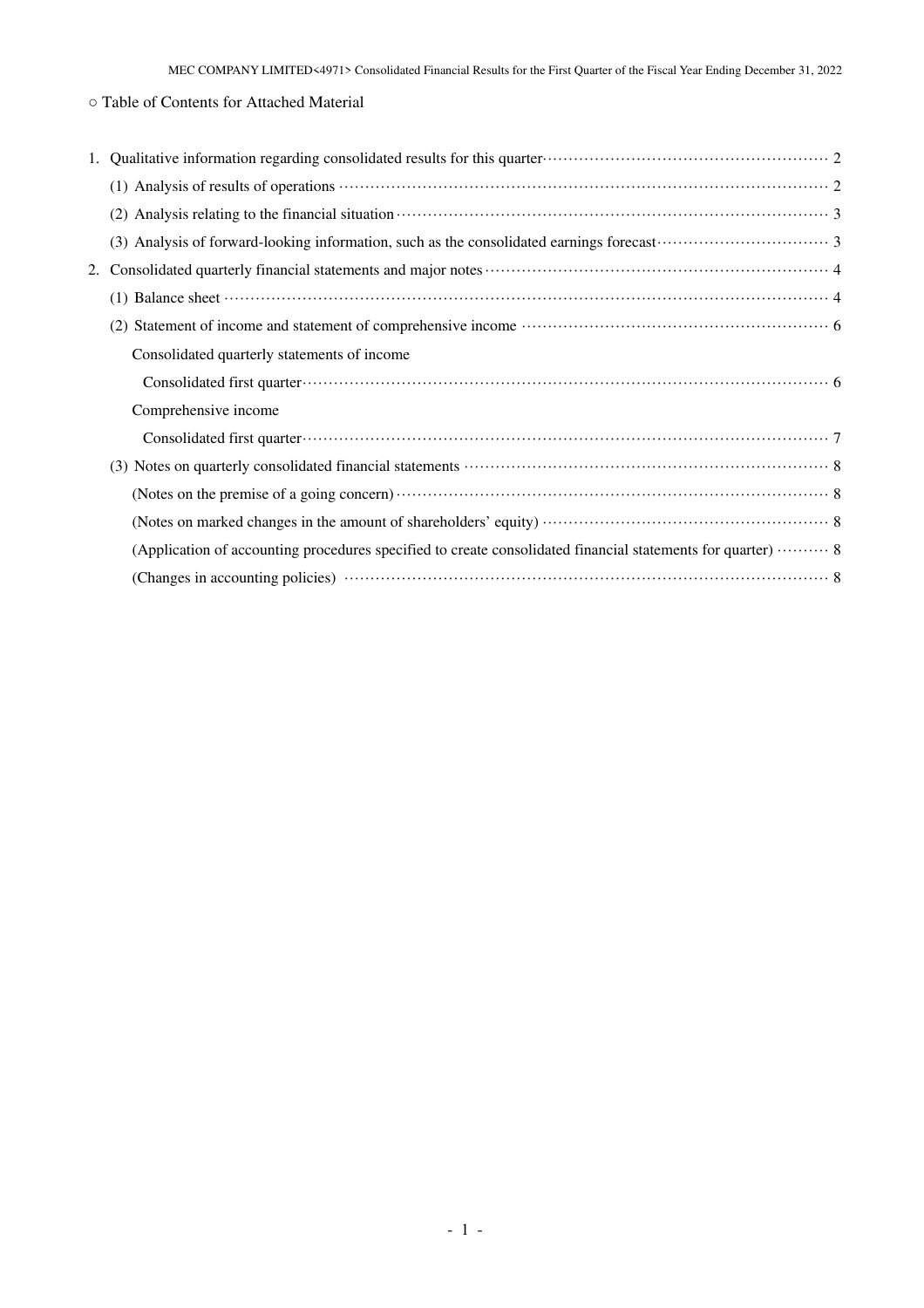### 1. Qualitative information regarding consolidated results for this quarter

#### (1) Analysis of results of operations

During the first three months of the consolidated period under review (January 1, 2022 to March 31, 2022), the world economy was on a recovery trend as the impact of the novel coronavirus pandemic (hereinafter "COVID-19 pandemic") was alleviated. On the other hand, we should be closely watching the situation in Ukraine, rising raw material prices, supply chain turmoil, volatile financial capital markets, and so on.

As of April 2022, the International Monetary Fund (IMF) revised down the 2022 real growth rate projections from its previous figure by 0.8 percentage points to 3.6% for the world and by 0.9 percentage points to 2.4% for Japan. The downward revisions are attributed mainly to the Russian invasion of Ukraine, but a complex mix of other factors such as an ongoing process of recovery from the COVID-19 pandemic, supply-demand imbalances, and surging inflation still require close attention.

In the electronics industry, despite a decline in the number of PCs shipped from the same period of the previous year, demand for servers remained strong. This was due to the expansion of data centers, which was stimulated (affected) by investments in digital transformation (DX) and moves to support new lifestyles, etc. Automobile production fell because of the short supply of semiconductors. Even in a time of ongoing global semiconductor shortages, the industry has been making aggressive investments on the whole.

In the electronic substrate and components industry, which is the Group's related market and influenced by the electronics industry, sales for servers remained strong, with increasing demand seen particularly for package substrates mounted with semiconductors closely connected with the Company.

Amid the spread of the IoT, AI, 5G, and other technologies, electronic substrates are becoming denser and more innovative. These related markets are expected to grow continuously at a high rate, and mobile communication systems, which attract much attention, are being shifted to the fifth generation (5G) with high speed and high capacity, and with efforts for their enhancement further intensifying. Capital investment to strengthen production systems for high-performance package substrates related to next-generation data centers is also making progress.

In this environment, the Group has focused on developing and selling products for high-density electronic substrates.

Looking at the sales trends of major products compared with the same period of the previous year, the CZ Series, a super-roughening adhesion improver with a high market share for package substrates mounted with semiconductors, achieved strong sales thanks to demand for servers and increases in the size and number of layers of package substrates. There was a recovery in sales of the V-Bond Series, an adhesion improver for multilayer electronic substrates, helped by the promotion of electric vehicles (EVs) and other factors despite the fall in automobile production. Sales of the SF Series and EXE Series for displays dropped because of a slowdown in demand for related electronic devices.

As a result, total consolidated sales for the first quarter (three months) amounted to 3,955 million yen (up 450 million yen or 12.8% year-on-year). With selling, general and administrative expenses of 1,377 million yen (up 130 million yen or 10.5% year-on-year), operating income was 1,051 million yen (up 77 million yen or 8.0%) while operating income to net sales was 26.6%, down 1.2 percentage points. Ordinary income was 1,186 million yen (up 150 million yen or 14.5%). Quarterly net income before income taxes came to 1,185 million yen (up 149 million yen or 14.4%), with quarterly net income attributable to owners of parent of 793 million yen (up 51 million yen or 6.9%).

Looking at a breakdown of sales, sales of chemicals were 3,898 million yen (up 445 million yen or 12.9% year-on-year), with machinery sales of 36 million yen (up 3 million yen or 9.9%), materials sales of 18 million yen (up 2 million yen or 13.0%), and other sales of 1 million yen (down 0 million yen or 22.7% year-on-year).

The overseas sales ratio was 61.4%, up 7.3 percentage points from the same period last year. If sales to overseas customers through domestic agents in Japan are counted in, the overseas sales ratio stands at 79.0% (up 3.2 percentage points year-on-year).

Business results by segment are as follows.

In Japan, server-related products performed well while display-related products did poorly, resulting in net sales of 1,579 million yen (down 87 million yen or 5.2% year-on-year) and segment profit of 556 million yen (down 164 million yen or 22.8%) for the consolidated cumulative first quarter under review.

In Taiwan, server-related products performed well, resulting in net sales of 853 million yen (up 176 million yen or 26.1% year-on-year) and segment profit of 85 million yen (up 24 million yen or 39.4%).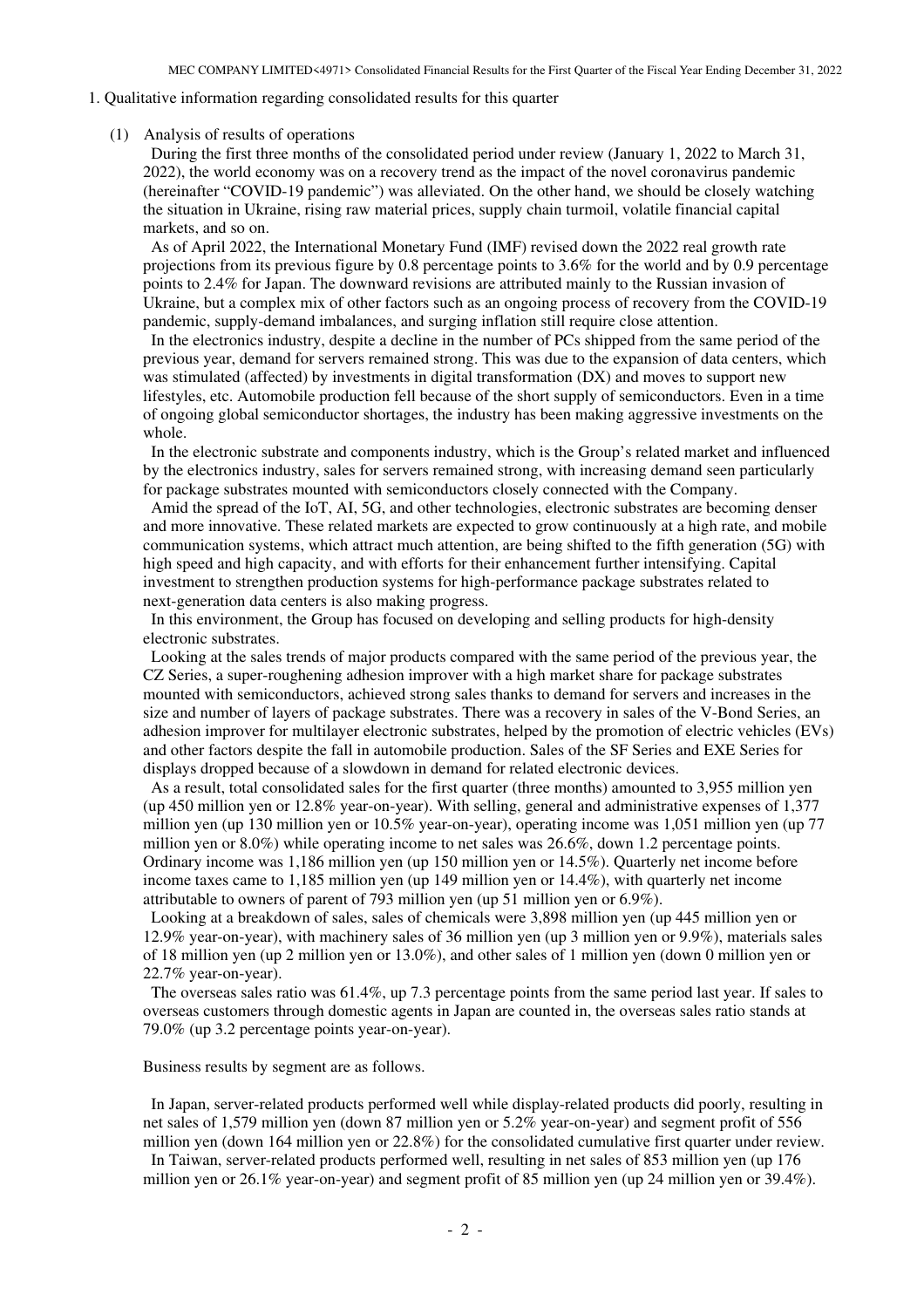In Hong Kong (Hong Kong and Zhuhai), the strong sales of automobile-related and smartphone-related products led to net sales of 509 million yen (up 80 million yen or 18.6% year-on-year) and segment profit of 94 million yen (down 23 million yen or 19.7%).

In China (Suzhou), the strong sales of server-related and smartphone-related products led to net sales of 672 million yen (up 135 million yen or 25.2% year-on-year) and segment profit of 99 million yen (down 26 million yen or 20.9%).

In Europe, amid a reduced impact from the COVID-19 pandemic, production activities by customers showed signs of recovery. As a result, net sales were 208 million yen (up 39 million yen or 23.1% year-on-year) and segment profit was 32 million yen (down 1 million yen or 5.3%).

In Thailand, the Company established its sixth subsidiary on May 29, 2017 and started operations in September 2019 to enhance its presence in the expanding Southeast Asian market. With the progress in sales activities and in a shift of production sites from Japan to Thailand, net sales were 130 million yen (up 105 million yen or 419.6% year-on-year) and segment profit was 28 million yen (a loss of 31 million yen for the same period last year).

(2) Analysis relating to the financial situation

With increases in cash and deposits offset by decreases in notes and accounts receivable, assets stood at 25,542 million yen, with a year-on-year increase of 236 million yen.

Liabilities were 3,918 million yen, down 457 million yen from the previous fiscal year, due to decreases in notes and accounts payable and income taxes payable, among other factors.

Increases in retained earnings and foreign currency translation adjustments stemming from the weak yen led to a year-on-year increase of 694 million yen in net assets to 21,623 million yen. As a result of the above, the equity ratio reached 84.7%.

(3) Analysis of forward-looking information, such as the consolidated earnings forecast

We revised the consolidated earnings forecast for the first and second quarters and for the full year initially released on February 14, 2022, as announced today (May 10, 2022) in our "Revision to Earnings Forecast and Dividend Forecast." The forecasts mentioned in this material are determined based on the information available at this time. Actual results may differ from the earnings forecast due to various factors.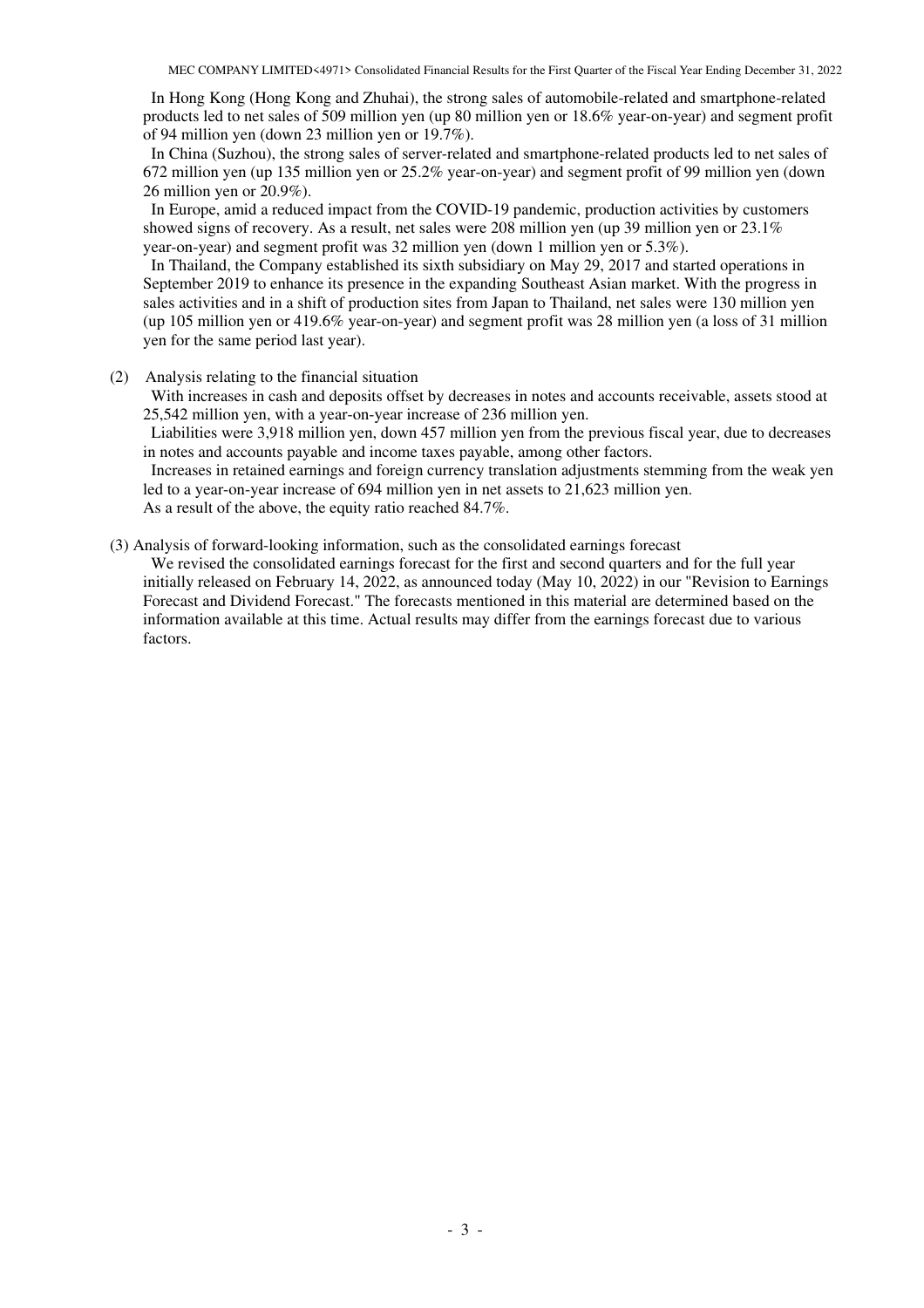## 2. Consolidated quarterly financial statements and major notes

(1) Balance sheet

| $\perp$ Danahoo shoo                           |                         | (Thousands of yen)   |
|------------------------------------------------|-------------------------|----------------------|
|                                                | As of December 31, 2021 | As of March 31, 2022 |
| Assets                                         |                         |                      |
| Current assets                                 |                         |                      |
| Cash and deposits                              | 7,152,812               | 7,701,423            |
| Notes and accounts receivable - trade          | 4,858,183               | 4,600,588            |
| <b>Electronically Recorded Monetary Claims</b> | 288,325                 | 253,833              |
| Merchandise and finished goods                 | 589,951                 | 667,066              |
| Work in process                                | 223,120                 | 196,285              |
| Raw materials and supplies                     | 580,226                 | 570,850              |
| Other                                          | 150,840                 | 166,301              |
| Allowance for doubtful accounts                | $-3,969$                | $-4,161$             |
| Total current assets                           | 13,839,489              | 14,152,185           |
| Non-current assets                             |                         |                      |
| Property, plant and equipment                  |                         |                      |
| Buildings and structures                       | 7,714,181               | 7,806,852            |
| Accumulated depreciation                       | $-3,143,829$            | $-3,255,263$         |
| Buildings and structures (net)                 | 4,570,352               | 4,551,588            |
| Machinery, equipment and vehicles              | 3,181,056               | 3,234,401            |
| Accumulated depreciation                       | $-2,381,671$            | $-2,462,634$         |
| Machinery, equipment and vehicles (net)        | 799,384                 | 771,766              |
| Tools, furniture and fixtures                  | 1,450,055               | 1,482,784            |
| Accumulated depreciation                       | $-1,050,503$            | $-1,091,498$         |
| Tools, furniture and fixtures (net)            | 399,551                 | 391,285              |
| Land                                           | 3,008,363               | 3,034,312            |
| Right-of-use asset                             | 62,753                  | 66,940               |
| Accumulated depreciation                       | $-20,637$               | $-16,711$            |
| Right-of-use asset (net)                       | 42,115                  | 50,228               |
| Construction in progress                       | 71,838                  | 93,541               |
| Total property, plant and equipment            | 8,891,606               | 8,892,723            |
| Intangible assets                              | 147,248                 | 141,826              |
| Investments and other assets                   |                         |                      |
| Investment securities                          | 1,303,230               | 1,226,746            |
| Net defined benefit asset                      | 956,448                 | 967,367              |
| Deferred tax assets                            | 9,354                   | 7,843                |
| Other                                          | 157,984                 | 153,480              |
| Total investments and other assets             | 2,427,017               | 2,355,437            |
| Total non-current assets                       | 11,465,872              | 11,389,987           |
| Total assets                                   | 25,305,362              | 25,542,173           |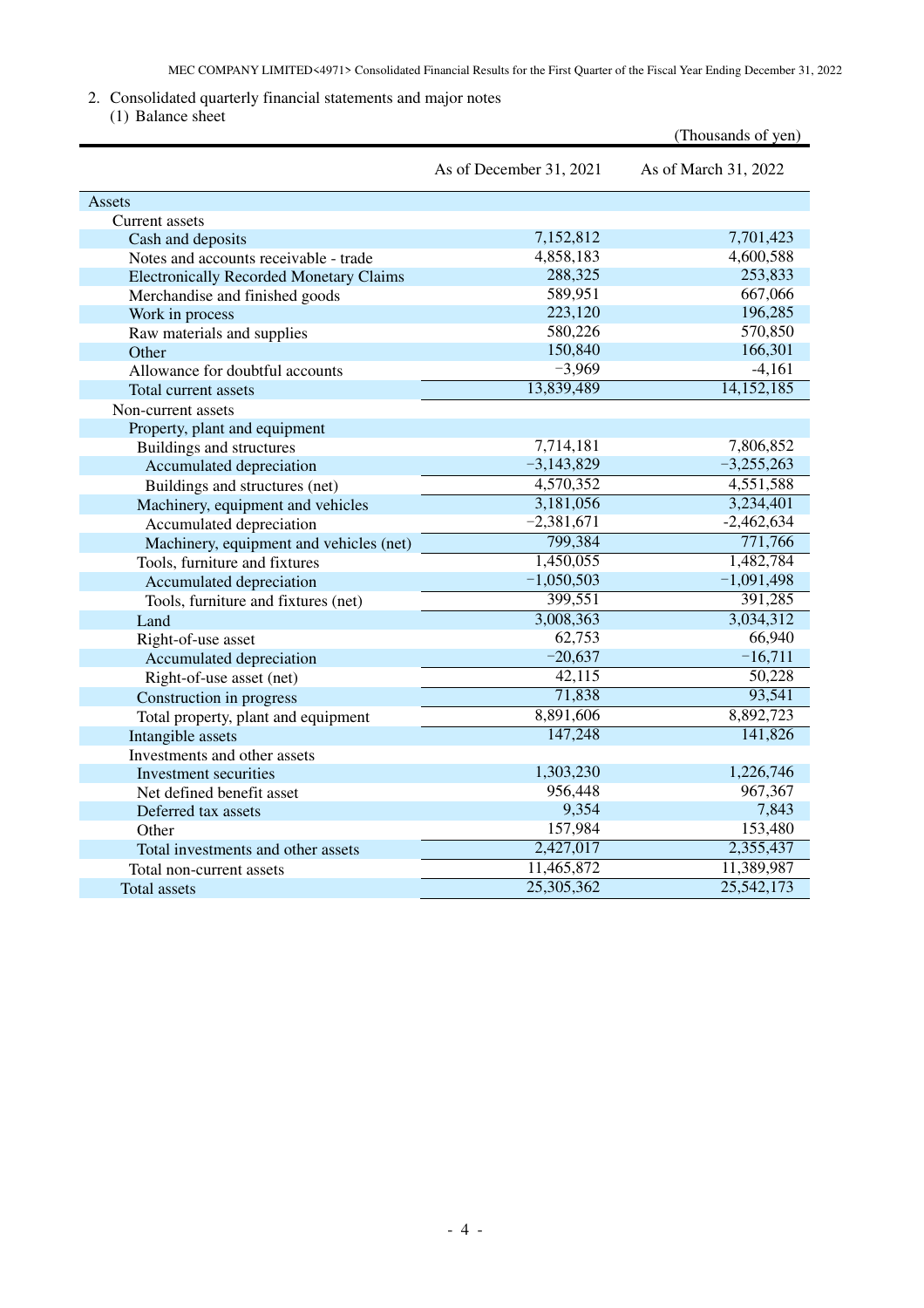|                                                   |                         | (Thousands of yen)   |
|---------------------------------------------------|-------------------------|----------------------|
|                                                   | As of December 31, 2021 | As of March 31, 2022 |
| Liabilities                                       |                         |                      |
| <b>Current liabilities</b>                        |                         |                      |
| Notes and accounts payable - trade                | 987,823                 | 735,242              |
| Electronically recorded obligations-<br>operating | 748,762                 | 784,813              |
| Accounts payable - other                          | 404,291                 | 407,034              |
| Accrued expenses                                  | 157,453                 | 140,187              |
| Income taxes payable                              | 748,939                 | 447,707              |
| Provision for bonuses                             | 332,347                 | 497,367              |
| Provision for directors' bonuses                  | 41,760                  | 53,676               |
| Accounts payable - facilities                     | 93,926                  | 18,673               |
| Other                                             | 276,061                 | 251,212              |
| Total current liabilities                         | 3,791,366               | 3,335,914            |
| Non-current liabilities                           |                         |                      |
| Deferred tax liabilities                          | 477,768                 | 472,469              |
| Net defined benefit liability                     | 2,038                   | 2,524                |
| Provision for Share-based compensation            | 64,487                  | 64,322               |
| Other                                             | 40,594                  | 43,751               |
| Total non-current liabilities                     | 584,888                 | 583,067              |
| <b>Total liabilities</b>                          | 4,376,254               | 3,918,982            |
| Net assets                                        |                         |                      |
| Shareholders' equity                              |                         |                      |
| Capital stock                                     | 594,142                 | 594,142              |
| Capital surplus                                   | 541,273                 | 541,273              |
| Retained earnings                                 | 18,996,261              | 19,387,223           |
| <b>Treasury shares</b>                            | $-1,141,081$            | $-1,141,081$         |
| Total shareholders' equity                        | 18,990,595              | 19,381,557           |
| Accumulated other comprehensive income            |                         |                      |
| Valuation difference on available-for-sale        |                         |                      |
| securities                                        | 584,363                 | 499,324              |
| Foreign currency translation adjustment           | 1,119,580               | 1,519,820            |
| Remeasurements of defined benefit plans           | 234,568                 | 222,488              |
| Total accumulated other comprehensive<br>income   | 1,938,512               | 2,241,633            |
| Total net assets                                  | 20,929,107              | 21,623,191           |
| Total liabilities and net assets                  | 25,305,362              | 25,542,173           |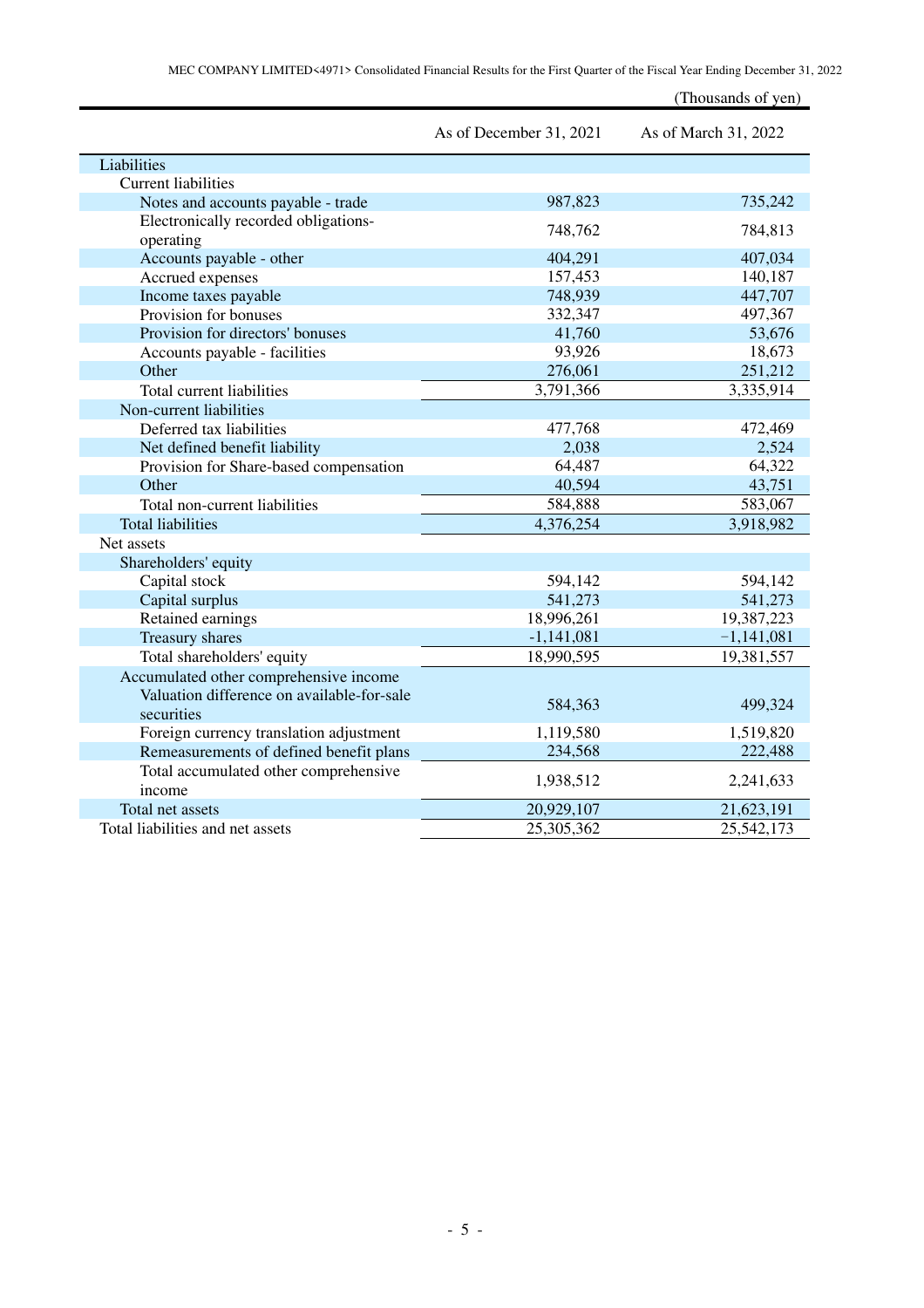### (2) Statement of income and statement of comprehensive income

## (Consolidated quarterly statements of income)

(Consolidated first quarter)

| Three months ended<br>March 31, 2021 | Three months ended<br>March 31, 2022                                                                                                                                                         |
|--------------------------------------|----------------------------------------------------------------------------------------------------------------------------------------------------------------------------------------------|
| 3,505,037                            | 3,955,159                                                                                                                                                                                    |
| 1,284,857                            | 1,526,226                                                                                                                                                                                    |
| 2,220,180                            | 2,428,932                                                                                                                                                                                    |
| 1,246,374                            | 1,377,135                                                                                                                                                                                    |
|                                      | 1,051,797                                                                                                                                                                                    |
|                                      |                                                                                                                                                                                              |
| 7,048                                | 6,627                                                                                                                                                                                        |
|                                      | 1,827                                                                                                                                                                                        |
|                                      | 7,739                                                                                                                                                                                        |
|                                      | 86,862                                                                                                                                                                                       |
|                                      | 33,551                                                                                                                                                                                       |
|                                      | 136,608                                                                                                                                                                                      |
|                                      |                                                                                                                                                                                              |
|                                      | 147                                                                                                                                                                                          |
|                                      | 1,037                                                                                                                                                                                        |
|                                      | 453                                                                                                                                                                                          |
|                                      | 1,638                                                                                                                                                                                        |
|                                      | 1,186,767                                                                                                                                                                                    |
|                                      |                                                                                                                                                                                              |
|                                      | 206                                                                                                                                                                                          |
|                                      | 206                                                                                                                                                                                          |
|                                      |                                                                                                                                                                                              |
|                                      | 1,298                                                                                                                                                                                        |
|                                      | 1,298                                                                                                                                                                                        |
|                                      | 1,185,676                                                                                                                                                                                    |
|                                      | 392,032                                                                                                                                                                                      |
|                                      | 793,643                                                                                                                                                                                      |
|                                      | 793,643                                                                                                                                                                                      |
|                                      | 973,805<br>1,378<br>51,539<br>3,650<br>63,616<br>253<br>712<br>201<br>1,167<br>1,036,255<br>507<br>507<br>100<br>$\overline{100}$<br>1,036,662<br>294,423<br>742,238<br>$\overline{742,}238$ |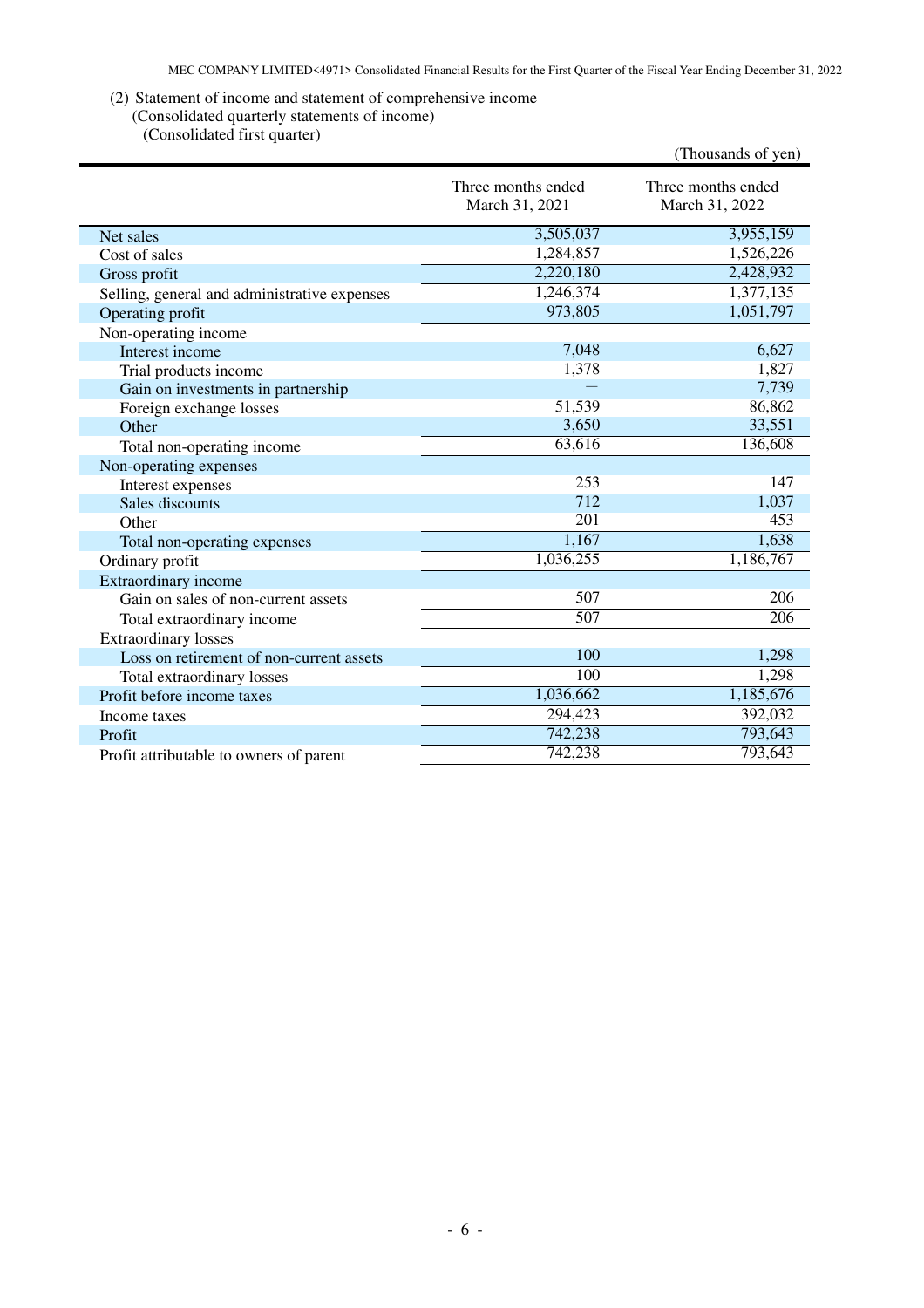### (Comprehensive income) (Consolidated first quarter)

| $\overline{C}$                             |                                      | (Thousands of yen)                   |
|--------------------------------------------|--------------------------------------|--------------------------------------|
|                                            | Three months ended<br>March 31, 2021 | Three months ended<br>March 31, 2022 |
| Profit                                     | 742,238                              | 793,643                              |
| Other comprehensive income                 |                                      |                                      |
| Valuation difference on available-for-sale | 35,094                               | $-85,038$                            |
| securities                                 |                                      |                                      |
| Foreign currency translation adjustment    | 339,783                              | 400,240                              |
| Remeasurements of defined benefit plans,   | $-9,794$                             | $-12,080$                            |
| net of tax                                 |                                      |                                      |
| Total other comprehensive income           | 365,082                              | 303,121                              |
| Comprehensive income                       | 1,107,321                            | 1,096,764                            |
| Comprehensive income attributable to       |                                      |                                      |
| Comprehensive income attributable to       | 1,107,321                            | 1,096,764                            |
| owners of parent                           |                                      |                                      |
| Comprehensive income attributable to       |                                      |                                      |
| non-controlling interests                  |                                      |                                      |